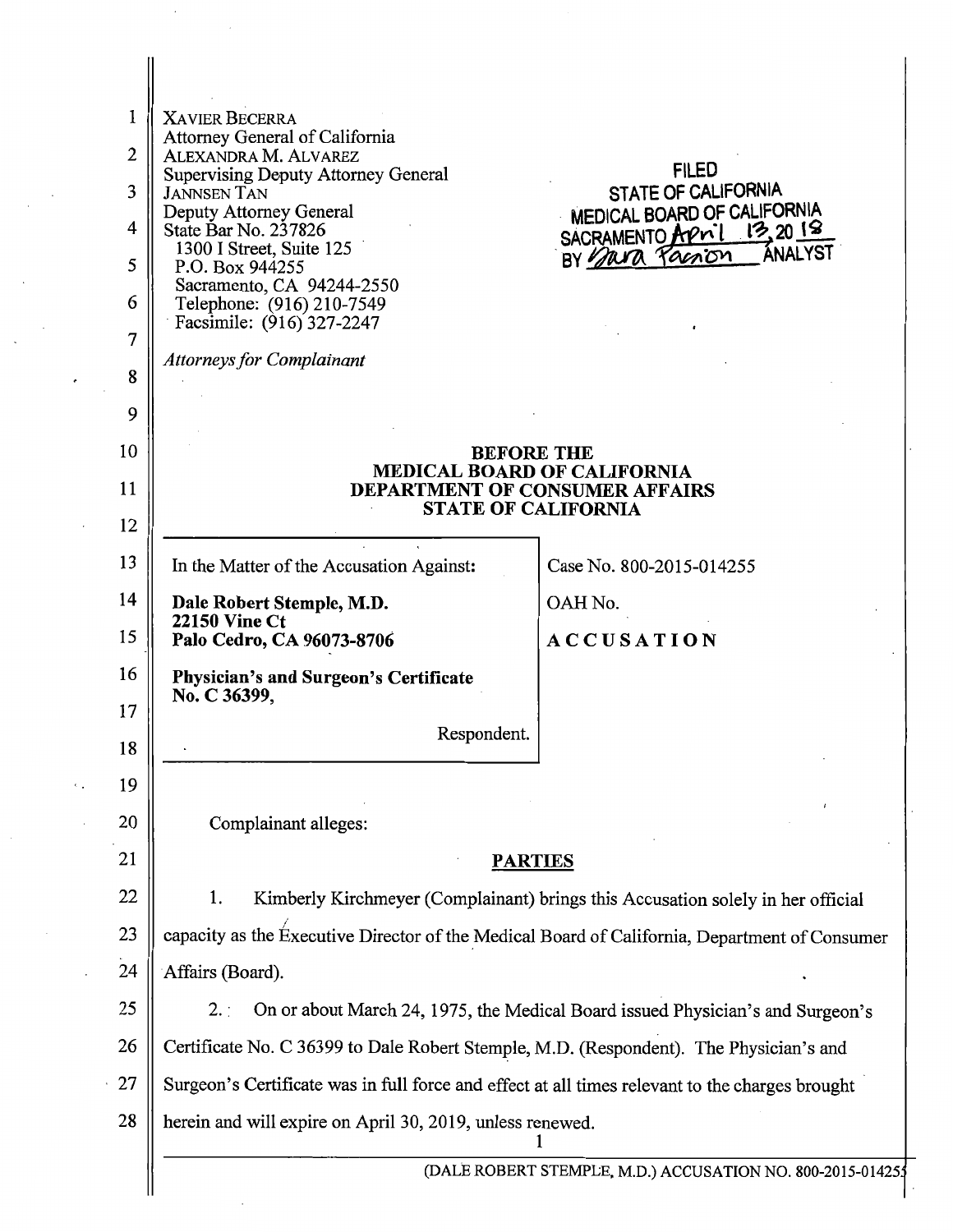| 1              | <b>JURISDICTION</b>                                                                                   |  |
|----------------|-------------------------------------------------------------------------------------------------------|--|
| 2              | This Accusation is brought before the Board, under the authority of the following<br>3.               |  |
| 3              | laws. All section references are to the Business and Professions Code (Code) unless otherwise         |  |
| 4              | indicated.                                                                                            |  |
| 5              | Section 2227 of the Code states:<br>4.                                                                |  |
| 6              | "(a) A licensee whose matter has been heard by an administrative law judge of the Medical             |  |
| $\overline{7}$ | Quality Hearing Panel as designated in Section 11371 of the Government Code, or whose default         |  |
| 8              | has been entered, and who is found guilty, or who has entered into a stipulation for disciplinary     |  |
| 9              | action with the board, may, in accordance with the provisions of this chapter:                        |  |
| 10             | "(1) Have his or her license revoked upon order of the board.                                         |  |
| 11             | "(2) Have his or her right to practice suspended for a period not to exceed one year upon             |  |
| 12             | order of the board.                                                                                   |  |
| 13             | "(3) Be placed on probation and be required to pay the costs of probation monitoring upon             |  |
| 14             | order of the board.                                                                                   |  |
| 15             | "(4) Be publicly reprimanded by the board. The public reprimand may include a                         |  |
| 16             | requirement that the licensee complete relevant educational courses approved by the board.            |  |
| 17             | "(5) Have any other action taken in relation to discipline as part of an order of probation, as       |  |
| 18             | the board or an administrative law judge may deem proper.                                             |  |
| 19             | "(b) Any matter heard pursuant to subdivision (a), except for warning letters, medical                |  |
| 20             | review or advisory conferences, professional competency examinations, continuing education            |  |
| 21             | activities, and cost reimbursement associated therewith that are agreed to with the board and         |  |
| 22             | successfully completed by the licensee, or other matters made confidential or privileged by           |  |
| 23             | existing law, is deemed public, and shall be made available to the public by the board pursuant to    |  |
| 24             | Section 803.1."                                                                                       |  |
| 25             | 5.<br>Section 2234 of the Code, states:                                                               |  |
| 26             | "The board shall take action against any licensee who is charged with unprofessional                  |  |
| 27             | conduct. In addition to other provisions of this article, unprofessional conduct includes, but is not |  |
| 28             | limited to, the following:                                                                            |  |

 $\parallel$ 

2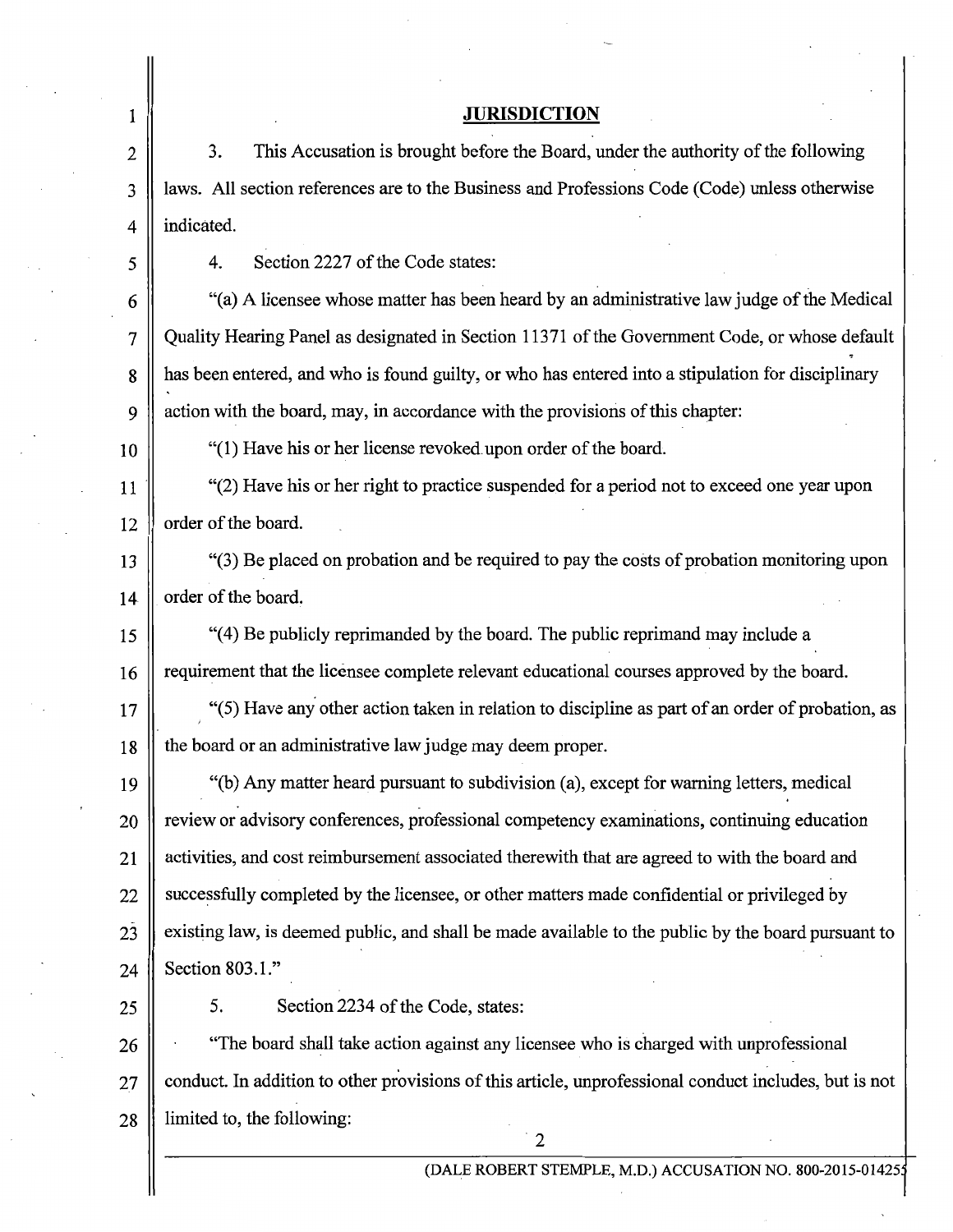1 "(a) Violating or attempting to violate, directly or indirectly, assisting in or abetting the  $2 \parallel$  violation of, or conspiring to violate any provision of this chapter.

3 || "(b) Gross negligence.

 $\parallel$  "(c) Repeated negligent acts. To be repeated, there must be two or more negligent acts or 5 || omissions. An initial negligent act or omission followed by a separate and distinct departure from  $6 \parallel$  the applicable standard of care shall constitute repeated negligent acts.

 $7 \parallel$  "(1) An initial negligent diagnosis followed by an act or omission medically appropriate 8 for that negligent diagnosis of the patient shall constitute a single negligent act.

9 "(2) When the standard of care requires a change in the diagnosis, act, or omission that  $\lceil 10 \rceil$  constitutes the negligent act described in paragraph (1), including, but not limited to, a 11 reevaluation of the diagnosis or a change in treatment, and the licensee's conduct departs from the 12 applicable standard of care, each departure constitutes a separate and distinct breach of the 13  $\parallel$  standard of care.

 $14$   $\parallel$  "(d) Incompetence.

15  $\parallel$  "(e) The commission of any act involving dishonesty or corruption which is substantially 16 The related to the qualifications, functions, or duties of a physician and surgeon.

 $17 \parallel$  "(f) Any action or conduct which would have warranted the denial of a certificate.

18  $\parallel$  "(g) The practice of medicine from this state into another state or country without meeting 19 | the legal requirements of that state or country for the practice of medicine. Section 2314 shall not  $20$  || apply to this subdivision. This subdivision shall become operative upon the implementation of the 21 | proposed registration program described in Section 2052.5.

22  $\parallel$  "(h) The repeated failure by a certificate holder, in the absence of good cause, to attend and 23 || participate in an interview by the board. This subdivision shall only apply to a certificate holder 24 who is the subject of an investigation by the board."

 $25 \parallel$  6. Section 2266 of the Code states: The failure of a physician and surgeon to maintain 26 adequate and accurate records relating to the provision of services to their patients constitutes 27 || unprofessional conduct.

3

 $28$  |  $111$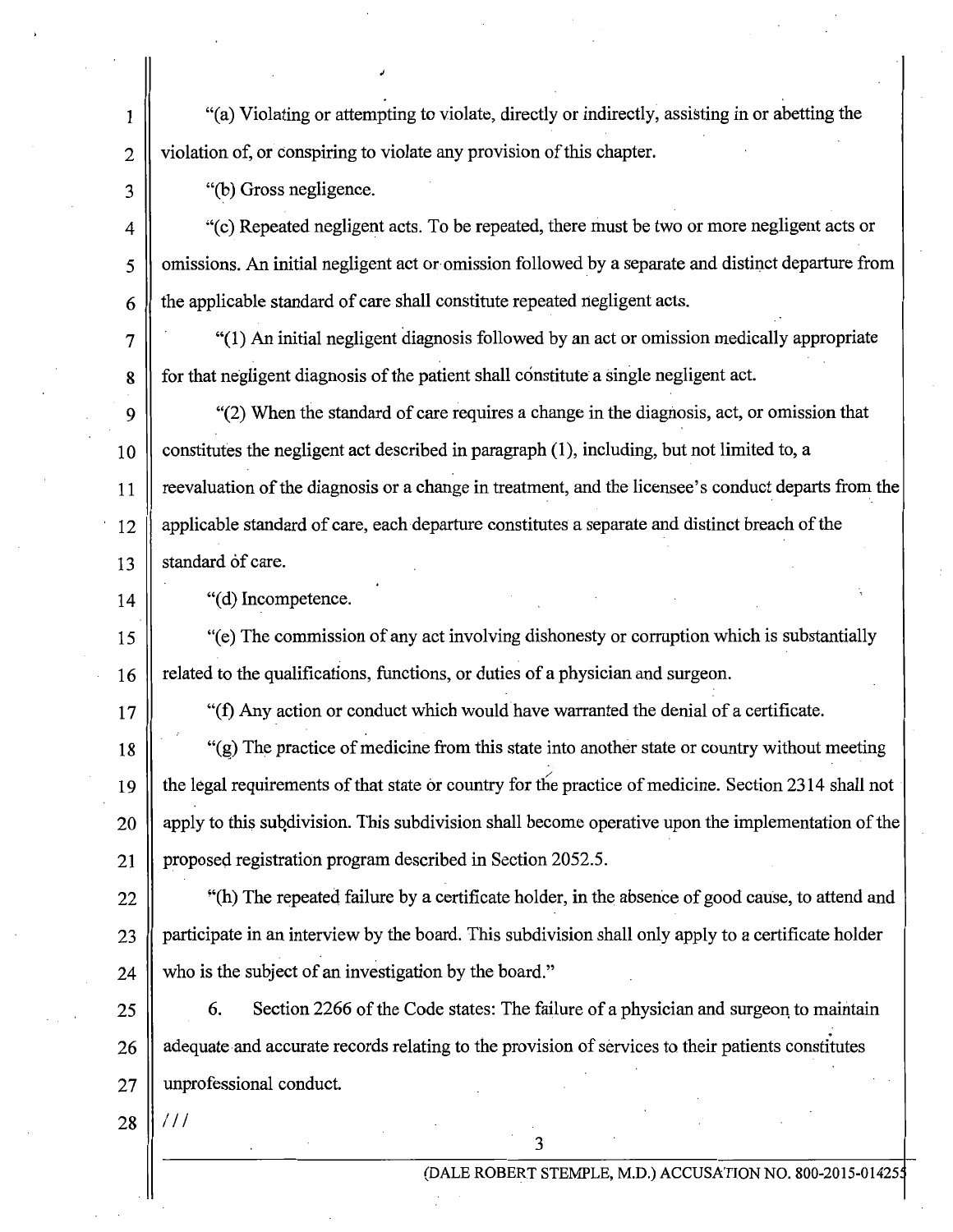#### DRUGS AT ISSUE

 $2 \parallel 7$ . Zolpidem Tartrate, brand name Ambien, among others, is a sedative and hypnotic 3 used for short term treatment of insomnia. It is a Schedule IV controlled substance pursuant to 4 Health and Safety Code section 11057, subdivision (d), and a dangerous drug pursuant to 5 Business and Professions Code section 4022.

6 8. Hydrocodone, brand name Norco, Vicodin, among others, is a semi-synthetic opioid 7 derived from codeine. It is commonly used in combination with Acetaminophen. It is a schedule 8 | II controlled substance pursuant to Health and Safety Code 11055, subdivision (b), and a 9 dangerous drug pursuant to Business and Professions Code section 4022.

10 9. Diazepam, brand name Valium, is a benzodiazepine drug used to treat a wide range of 11 conditions, including anxiety, panic attacks, insomnia, seizures (including status epilepticus), 12 muscle spasms (such as in tetanus cases), restless legs syndrome, alcohol withdrawal,  $13$  || benzodiazepine withdrawal, opiate withdrawal syndrome and Ménière's disease. It is a Schedule 14 IV controlled substance pursuant to Health and Safety Code section 11057, subdivision ( d), and a 15  $\parallel$  dangerous drug pursuant to Business and Professions Code section 4022.

16 10. Fentanyl, brand name Duragesic, is a potent, synthetic opioid analgesic with a rapid  $17 \parallel$  onset and short duration of action used for pain. It is a schedule II controlled substance pursuant 18 to Health and Safety Code 11055, subdivision (c), and a dangerous drug pursuant to Business and 19 || Professions Code section 4022.

20 11. Alprazolam, brand name Xanax, is a short-acting anxiolytic of the benzodiazepine  $21$  class of psychoactive drugs used for treatment of panic disorder, and anxiety disorders. It is a 22 Schedule IV controlled substance pursuant to Health and Safety Code section 11057, subdivision 23 (d), and a dangerous drug pursuant to Business and Professions Code section 4022.

24 | 12. Carisoprodol, brand name Soma, is a centrally acting skeletal muscle relaxant. 25 Effective January 11, 2012, it was reclassified from a non controlled substance to a Federal  $26 \parallel$  Schedule IV controlled substance pursuant to Controlled Substances Act. It is a dangerous drug 27 | pursuant to Business and Professions Code section 4022.

 $28$  |  $111$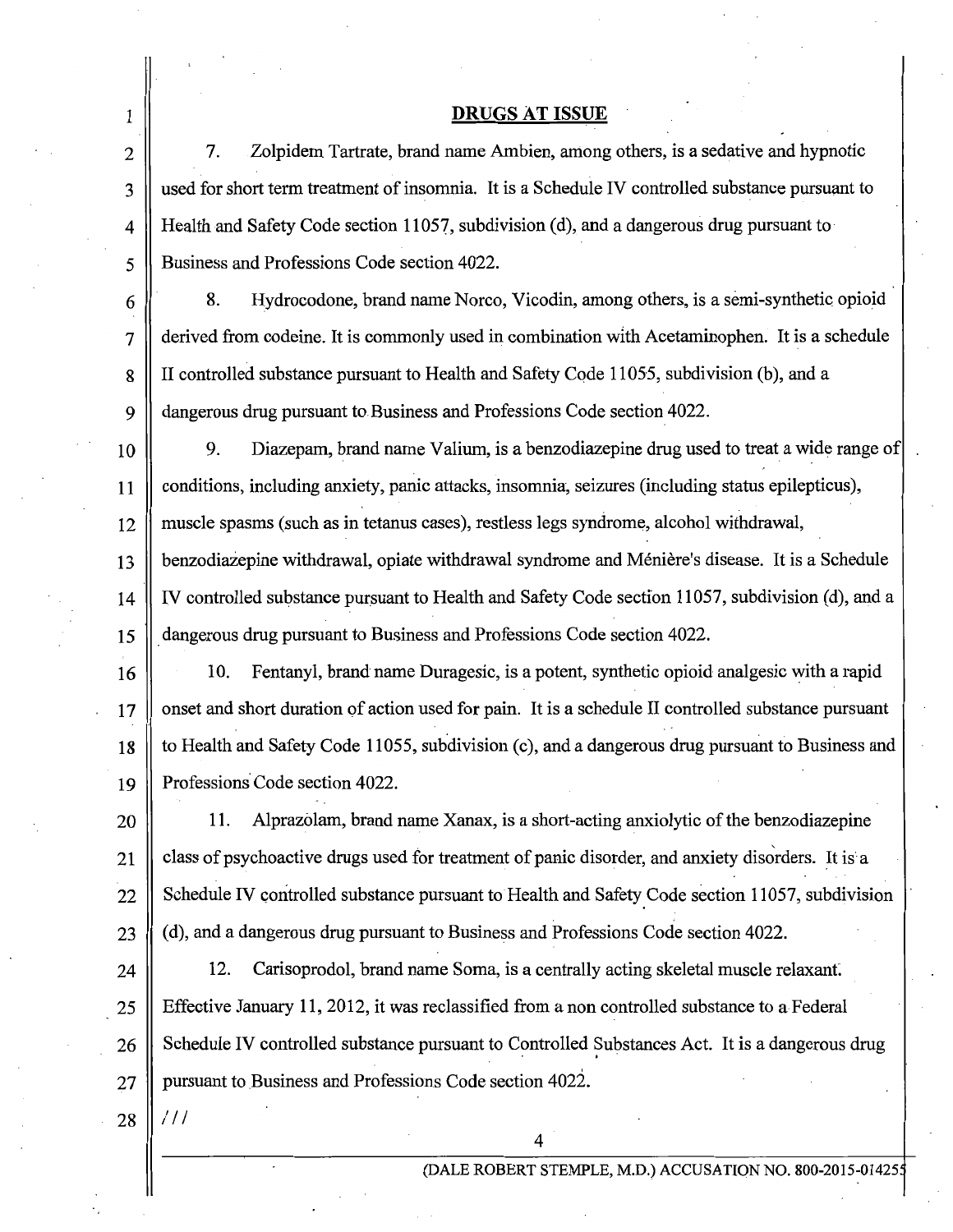1  $\parallel$  13. Morphine, sold under different trade names, is an opioid analgesic drug. It is the main 2 psychoactive chemical in opium. Like other opioids, such as oxycodone, hydromorphone, and 3 | heroin, morphine acts directly on the central nervous system (CNS) to relieve pain. It is a 4 schedule II controlled substance pursuant to Health and Safety Code 11055, subdivision (b), and a 5 dangerous drug pursuant to Business and Professions Code section 4022.  $6 \parallel$  14. Hydromorphone hydrochloride (generic name for "Dilaudid") is a dangerous drug as 7 defined in section 4022 and a Schedule II controlled substance as defined by section 11055, 8 Subdivision (d) of the Health and Safety Code, and a Schedule II controlled substance as defined 9 by section 1308.12 (d) of Title 21 of the Code of Federal Regulations. 10 || **FIRST CAUSE FOR DISCIPLINE** (Gross Negligence-Patient A) 11 12 | 15. Respondent is subject to disciplinary action under sections 2227 and 2234, as 13 defined by section 2234, subdivision (b), of the code, in that he committed gross negligence in his 14  $\parallel$  care and treatment of Patient A, as more particularly alleged hereinafter. 15 16. Respondent is a physician and surgeon who at all times alleged herein practiced  $16$   $\parallel$  medicine in Weaverville, CA. 17 | 17. On or about May 14, 2004, Respondent saw Patient A for an initial evaluation. 18 Patient A was a 48-year-old female patient who presented with migraine headaches, anxiety and 19 hip pain. Her medication list revealed that she was taking Esgic-Plus and alprazolam. 20 **Respondent continued to prescribe Esgic-Plus and alprazolam to Patient A.** 21 | 18. Respondent next saw Patient A on or about September 2006. Patient A complained  $22 \parallel$  of pain in her neck radiating to her arms. Respondent started prescribing Vicodin for the pain. 23  $\mathbb{R}$  Respondent failed to enter into a pain contract with Patient A. 24 19. Respondent saw Patient A infrequently once or twice a year. Patient A continued to 25 Complain of headaches and back pain. She continued to smoke and developed angina in January 26 || 2013. Patient A had 35 Enhanced External Counterpulsation treatments from on or about 27 February 21, 2013 until April 23, 2013. She stopped smoking, but continued to have back pain.  $28$  ||  $111$ 5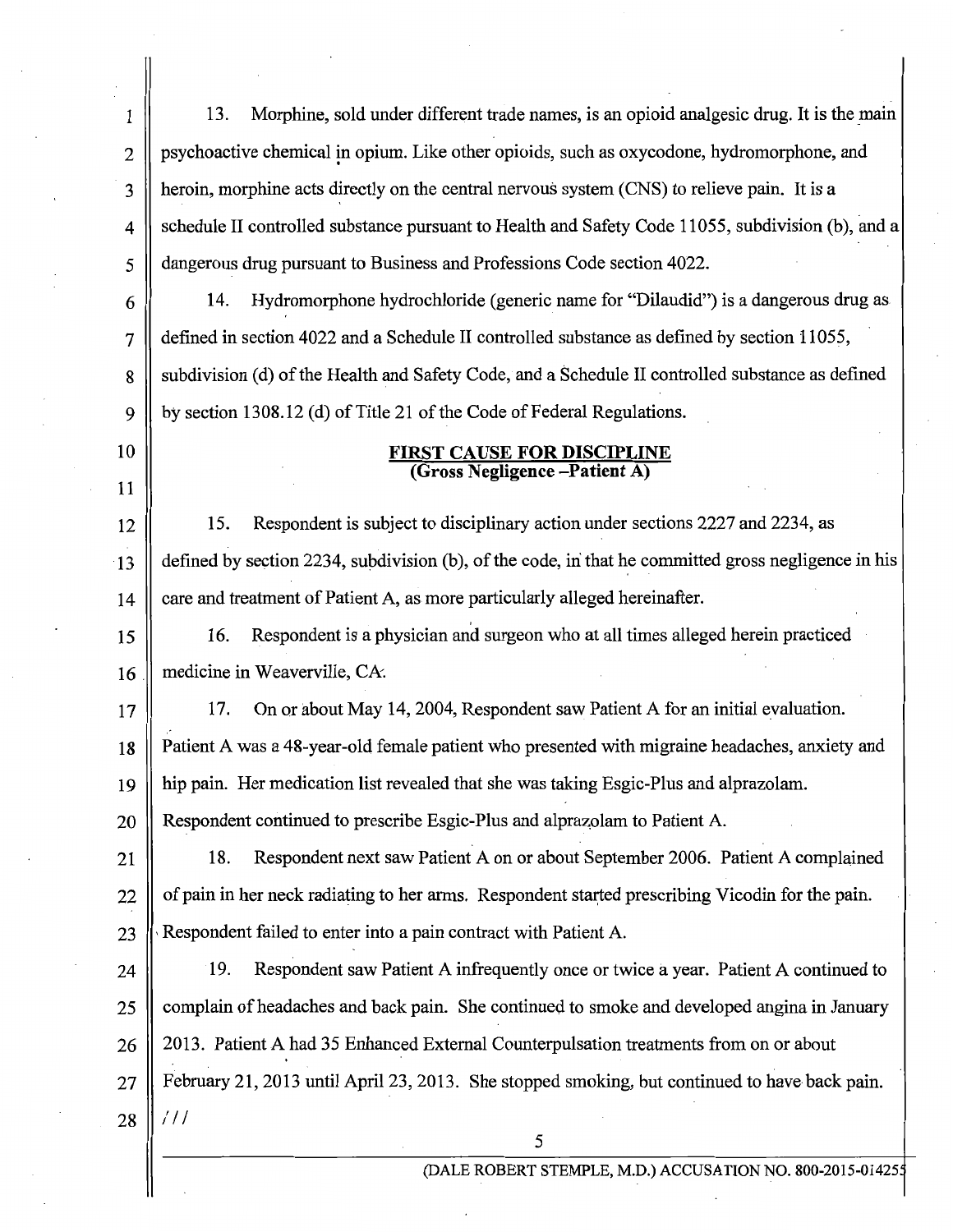1 She had her dose of hydrocodone-APAP 10/325 increased from 120 per month to 180 per 2 month on or about November 7, 2014. Respondent failed to enter into a pain contract with 3 Patient A.

4 20. On or about September 24, 2015, Respondent attempted to decrease Patient A's 5 | hydrocodone dosage, but on or about November 2, 2015, Patient A's dosage returned to 180 pills 6 per month because of having a "hard month." Patient A continued on the dose of 180 Norco  $7 \parallel 10/325$  and alprazolam 1 mg twice daily.

8 21. On or about July 21, 2015, Patient A tested positive for opiates, hydrocodone and 9 hydromorphone in a urine test. She tested negative for alprazolam.

10 22. During the period of May 14, 2004<sup>1</sup> to 2015, Respondent failed to adequately 11 | document Patient A's pain assessment, physical and psychological status and function; substance 12 abuse history; history of prior pain treatments; assessments of underlying or co-existing 13 || conditions; and medical indication for the use of controlled substances.

14 23. During the period of May 14, 2004 to 2015, Respondent saw Patient A 36 times; had 15 a pain assessment 22 times; and her medications were discussed 15 times. Respondent only 16 documented one urine drug screen during this time and failed to document a pain contract.

 $17$  Respondent failed to document if he had checked CURES.<sup>2</sup>

18 24. Respondent committed gross negligence in his care and treatment of Patient A which 19 included, but not limited to the following:

 $20$  || A. Respondent failed to monitor Patient A's care closely. Respondent failed to evaluate 21 Patient A regularly and only saw Patient A once or twice a year with continuing use of narcotics 22  $\parallel$  and barbiturates.

23 B. Respondent failed to adequately document and discuss objectives, plans, diagnostic 24 evaluations, and treatments.

'25  $111$ 

26  $111$ 

27 28  $<sup>1</sup>$  Information provided for the patients outside the statutory timeframe is for informational</sup> purposes only.<br><sup>2</sup> Controlled Substance Utilization Review Evaluation System.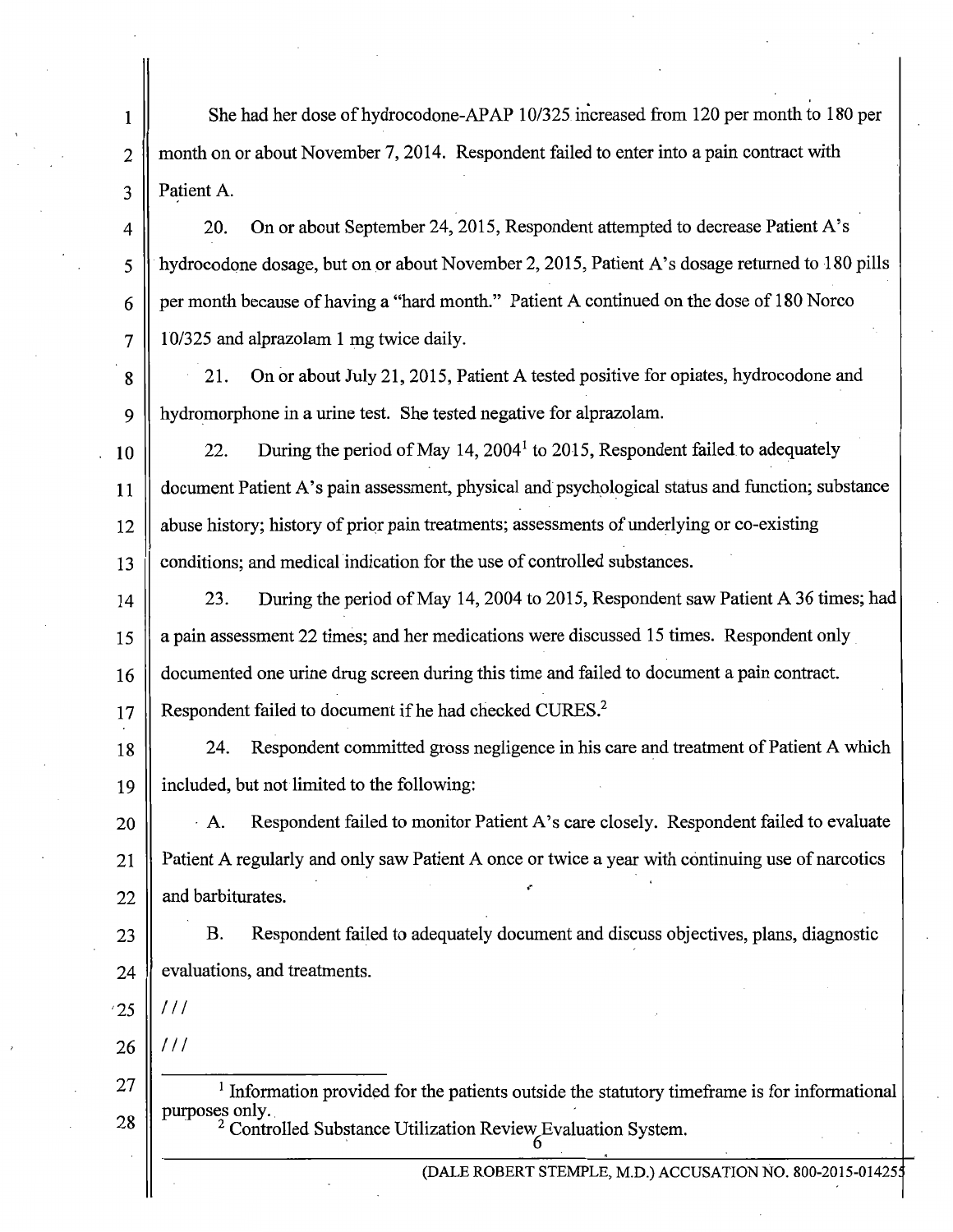1 C. Respondent failed to document and/or discuss the risks and benefits of controlled  $2 \parallel$  substances along with other treatment modalities.

# 3 SECOND CAUSE FOR DISCIPLINE (Repeated Negligent Acts -Patient A)

5 25. Respondent is subject to disciplinary action under sections 2227 and 2234, as defined  $6 \parallel$  by section 2234, subdivision (c), of the Code, in that he committed repeated negligent acts in his  $7 \parallel$  care and treatment of Patient A, as more particularly alleged hereinafter. Paragraphs 15 through  $8 \parallel 24$ , above, are hereby incorporated by reference and realleged as if fully set forth herein.

9 26. Respondent committed repeated negligent acts in his care and treatment of Patient A  $_{10}$  which included, but were not limited to the following:

11 || A. Respondent failed to adequately document Patient A's pain assessment, physical and 12 psychological status and function; substance abuse history; history of prior pain treatments; 13 || assessments of underlying or co-existing conditions; and medical indication for the use of 14 controlled substances.

15 B. Respondent failed to document and/or consider obtaining additional evaluations and  $16 \parallel$  consultations.

## 17 || **THIRD CAUSE FOR DISCIPL** (Gross Negligence -Patient

19 27. Respondent is subject to disciplinary action under sections 2227 and 2234, as  $_{20}$  defined by section 2234, subdivision (b), of the code, in that he committed gross negligence in his  $21$  care and treatment of Patient B, as more particularly alleged hereinafter.

 $22 \parallel 28$ . On or about October 13, 2003, Respondent saw Patient B for an initial evaluation.  $_{23}$  | Patient B was a 36-year-old, female patient. Patient B filled up a registration and patient consent  $24$  form on the same date. Respondent failed to adequately document Patient B's initial and  $25 \parallel$  subsequent evaluations.

26 29. Respondent noted that Patient B was subsequently seen on or about July 14, 2005.  $27 \parallel$  Respondent failed to adequately document the examination.

7

 $28$  |  $111$ 

18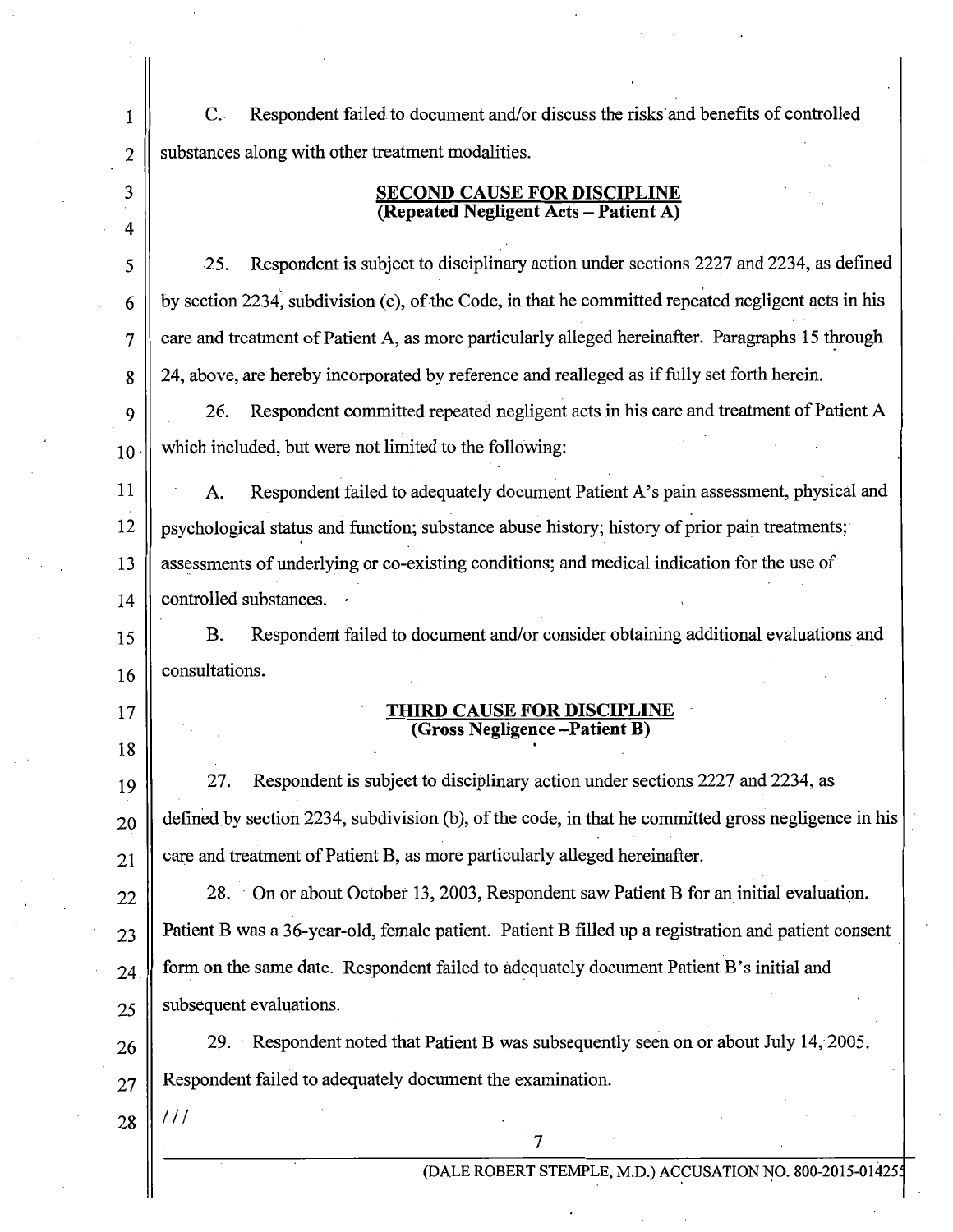1 30. Patient B had lyme serologies done on or about May 16, 2007 with a positive screen  $2 \parallel$  and a negative Western blot.

3 31. On or about July 19, 2007, Respondent saw Patient B. Respondent documented the 4 chief complaint as "2 mo of right sided facial pain." She was documented to have a positive lyme 5 titer that had been treated with doxycycline and amoxicillin. -Patient B was also treated with 6 Tegretol. She had a lymph.node biopsy and a positive titer for bartonella henselae diagnostic of 7 | Cat Scratch Disease.

8 32. During the period of May 2007 through December 2008, Respondent saw Patient B 9 multiple times for multiple issues including but not limited to facial pain, lyme disease and  $10$  || trigmenial neuralgia.

11 33. On or about December 8, 2008, Respondent saw Patient B for an office visit. Patient 12 B's chief complaint was lyme disease. Respondent documented that "[PatientB] continued to · 13 complain of fatigue, fogged thinking, tremulousness and circumoral pain .. Her !genies Lyme titer 14 is positive for IGG and IGM bands 41 and 34 which is diagnostic for active lyme disease."

15 34. On or about January 2010, Respondent started Patient B on IV Rocephin.

16 35. On or about March 16, 2010, Respondent saw Patient B for an office visit. 17 Respondent listed down the chief complaint as "Lyme Disease Disability." Respondent 18 documented that Patient B has been on "IV Rocefin for 10 weeks." Respondent documented that 19 Patient B was not improved enough to go back to work."

20 | 36. On or about October 17, 2013, Respondent saw Patient B for an office visit. 21 Respondent documented the chief complaint as "fatigue, wellness. "Respondent documented that  $22$   $\parallel$  "[Patient B] feels she is going downhill; her tremors have intensified. She feels exhausted. She  $23$   $\parallel$  has more pain in her joints and muscles. She is ready to go back on antibiotics for lyme disease. 24 We will give one mo. of high dose amoxicillin followed by one mo. of Zithromax and 25  $\parallel$  Tindamax."

26 37. On or about October 8, 2014, Respondent saw Patient B for an office visit. 27 || Respondent noted the chief complaint as "Syncope, MRI results." Respondent documented that 28 || patient B "passed out while exercising on her treadmill today, afterward she was very weak and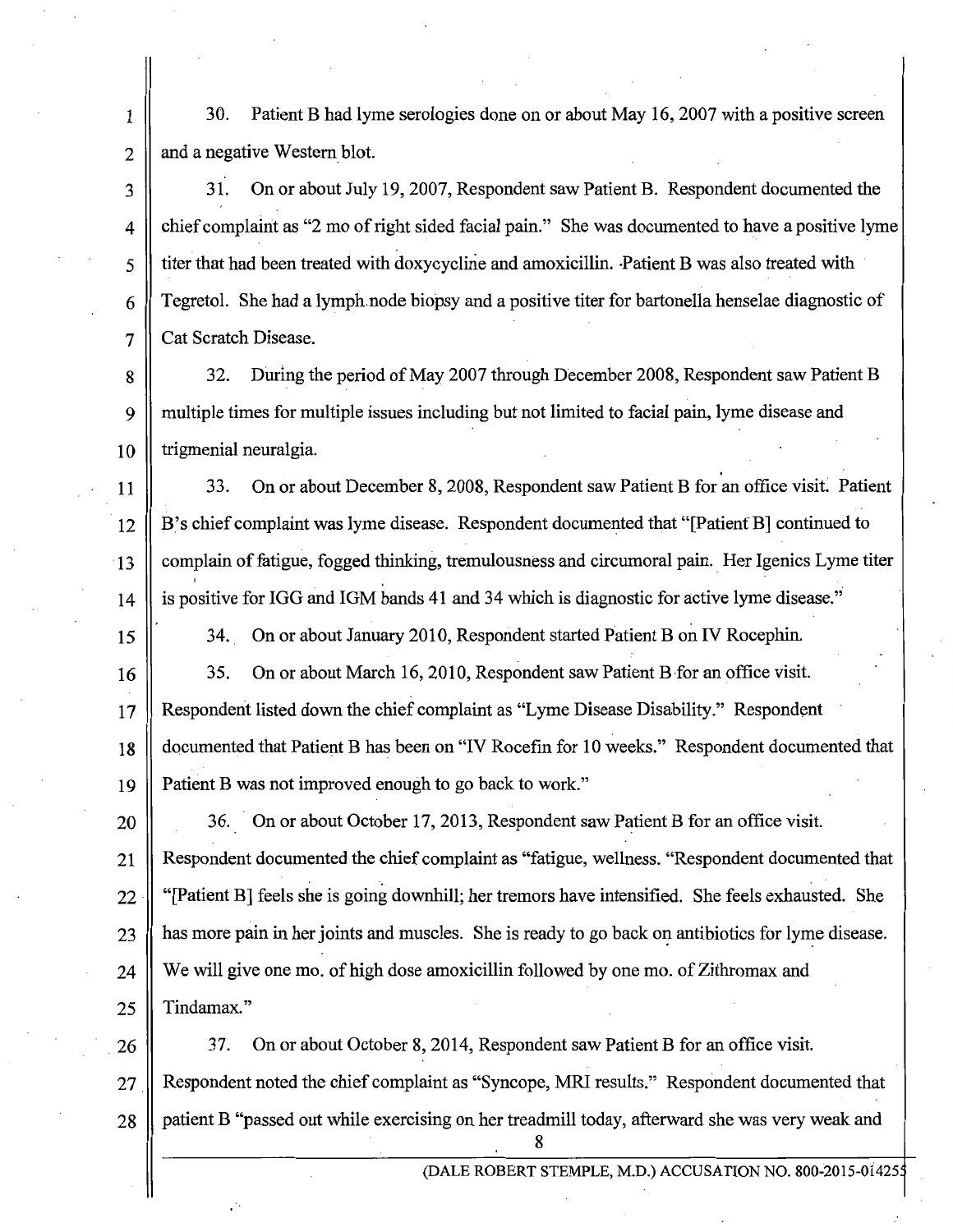1 shakey (sic) 'like my BP was very low'. She had no chest pains or diaphoresis. She is still 2 || feeling weak now." Respondent added: "Her MRI of her brain is entirely normal, therefore we 3 will forego the IV antibiotic therapy we had discussed and instead she will take 3 weeks of 4 minocycline therapy. She still has poor memory and difficulty comprehending. Therefore, she is 5 || not to drive her car until she finishes the antibiotic course."

6 38. On or about December 30, 2014, Respondent saw Patient B for pancreatitis and Lyme  $7 \parallel$  disease. Patient B complained of epigastric pain and abdominal swelling. Respondent 8 documented that "labs were drawn for her Lyme disease. She does have a somewhat elevated 9 complement C4A level, but her lgG components are all normal." Respondent documented 10 Patient B's medication as: carisoprodol, Celebrex, mocydine, and Norco.

11 39. Respondent continued to see Patient B during the period of December 2014 to  $12 \parallel$  December 2016. Respondent saw Patient B more than a hundred times over the course of Patient 13 B's treatment. Despite multiple courses of antibiotics, Patient B's symptoms did not 14 Significantly improve. Respondent documented multiple references to K.J., MD and M.H., Pham 15 D, regarding therapy for lyme disease\_ and babesosis. However, no written consult was  $16 \parallel$  documented. Patient B has had continued antibiotics with minimal improvement of her 17 Symptoms. She also had been on Vicodin and Norco intermittently because of abdominal 18 bloating and menopausal symptoms.

19 40. Respondent committed gross negligence in his care and treatment of Patient Bin that 20 **Respondent failed to adequately obtain and/or document additional evaluations and consultations** 21 for Patient B, despite poor results and multiple treatments that do not conform to practice 22 || guidelines.

## FOURTH CAUSE FOR DISCIPLINE  $\sqrt{23}$  || **Repeated Negligent Acts – Patient B**)

 $24$  | 41. Respondent is subject to disciplinary action under sections 2227 and 2234, as defined 25. by section 2234, subdivision (c), of the Code, in that he committed repeated negligent acts in his  $26 \parallel$  care and treatment of Patient B, as more particularly alleged hereinafter. Paragraphs 27 through 27 || 40, above, are hereby incorporated by reference and realleged as if fully set forth herein.

9

 $28$ .  $\parallel$  ///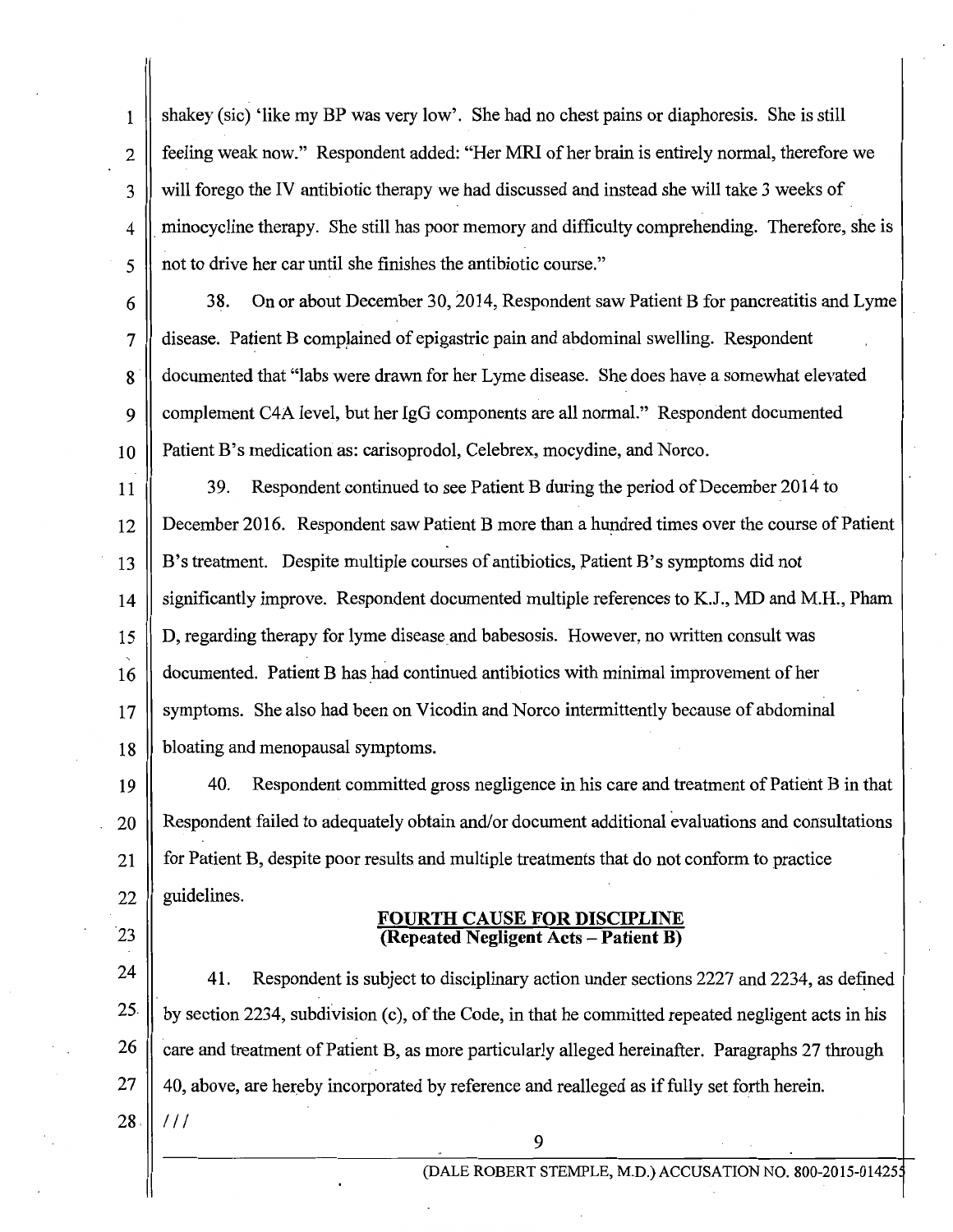1 42. Respondent committed repeated negligent acts in his care and treatment of Patient B  $2 \parallel$  which included, but were not limited to the following:

3 A. Respondent failed to adequately document evaluations of Patient B's of activities of  $_4$  daily living.

B Respondent failed to discuss and/or document the risks and benefits of the use controlled substances.

5

6

7

## FIFTH CAUSE FOR DISCIPLINE (Gross Negligence - Patient C)

8 8 43. Respondent is subject to disciplinary action under sections 2227 and 2234, as 9 defined by section 2234, subdivision (b), of the code, in that he committed gross negligence in his 10 care and treatment of Patient C, as more particularly alleged hereinafter.

11 || 44. On or about July 25, 2005, Respondent saw Patient C for an office visit. Respondent 12 saw Patient C after her 10th episode of pancreatitis. She had a history of heart failure, myocardial 13 infarction, seizures, consumed alcohol and was on fentanyl patches and Norco. She had arthritis 14 and a history of an osteoid osteoma. She had continuing problems with abdominal pain, migraine 15 headaches, back pain and stiffness.

16 45. Patient C had a pain contract signed on July 30, 2007. However, multiple deviations 17 from the contract did not cause any adverse results or reprimand to the patient.

18 46. On or about April 2008, Patjent C requested to be switched to methadone. She 19 complained that Norco was not effective. Respondent acquiesced.

20 || 47. On or about August of 2008, Patient C was hospitalized. Patient C claimed that her 21 fentanyl patches were mailed to the wrong address and burned by the recipient.

22 48. On or about January and February of 2010, Patient C reported that the fentanyl  $23$  || patches were coming off of her skin and needed more. During the course of treatment 24 Respondent recommended medical marijuana for nausea and emesis, and Patient C had  $25 \parallel$  certificates for medical cannabis dated September 20, 2010, and October 11, 2011.

26 49. On or about December 2010, Patient C asked for an early refill of her Xanax and 27 increase in her Dilaudid. During the course of treatment, Patient C complained that she was not  $28$  ||  $111$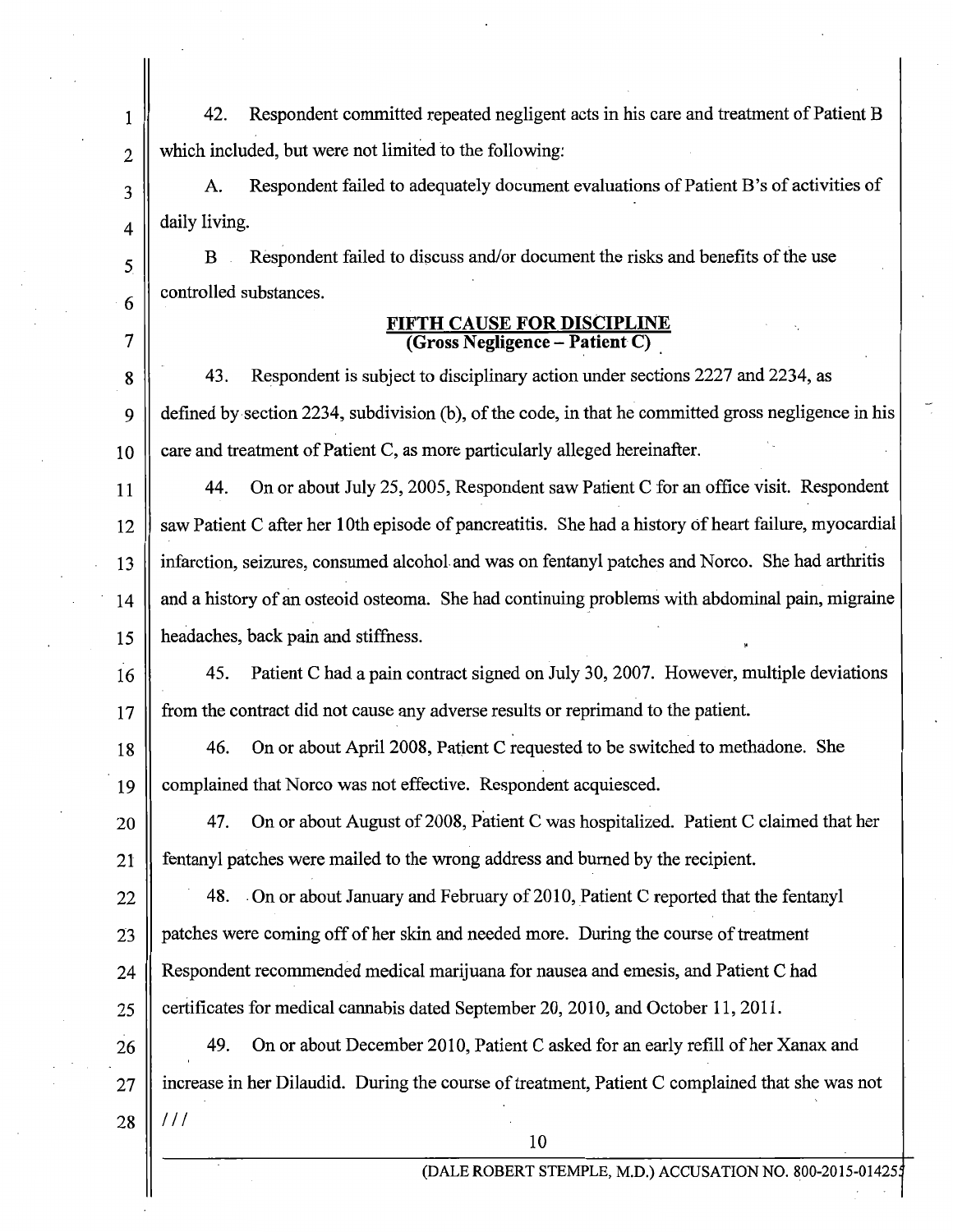1 happy with her pain levels. She had a urine toxicology screen performed on or about August 16,  $2 \parallel 2005.$ 

3 50. On or about May 2012, Patient C's Duragesic was increased to 175 micrograms per 4 hour and her Dilaudid up to 20 milligrams a day.

5 51. On or about March, 2012, Respondent also prescribed benzodiazepines in addition to 6 the opiates because Patient C's husband died and she was distraught. Soma and diazepam was 7 || added on or about November 2012.

8 || 52. Respondent saw Patient C more than a hundred times during the course of treatment. 9 Respondent prescribed carisoprodol, hydromorphone, diazepam, fentanyl, duragesic, Xanax, and 10 Ambien intermittently until November 2013. Patient C's level of pain was evaluated 87 times. 11 Her narcotic use was discussed 45 times and her activity of daily living assessed 36 times. She  $12 \parallel$  was able to stop alcohol use on May 8, 2013. She also had problems with hydronephrosis and 13 had an extensive urologic evaluation. She had multiple occasions of trying other patient's pain 14 medications and had her pain regimen modified extensively. Patient C restarted alcohol use and 15 was referred to Behavioral Health, but was never actually seen.

16 **16 10** 53. Respondent committed gross negligence in his care and treatment of Patient C in that 17 Respondent failed to appropriately manage Patient C's pain. Patient C, in effect, managed her 18 own medications, requested changes, and despite attempting to decrease the dose, was usually 19  $\parallel$  given the drug she requested.

20

21

## CAUSE FOR DISC (Repeated Negligent Acts-Patient C)

 $\parallel$  54. Respondent is subject to disciplinary action under sections 2227 and 2234, as defined || by section 2234, subdivision (c), of the Code, in that he committed repeated negligent acts in his  $\parallel$  care and treatment of Patient C, as more particularly alleged hereinafter. Paragraphs 43 through  $25 \parallel 53$ , above, are hereby incorporated by reference and realleged as if fully set forth herein.

26 || 55. Respondent committed repeated negligent acts in his care and treatment of Patient C 27 || which included, but were not limited to, failing to adequately document indication, magnitude of  $28$  | pain, and effectiveness of therapy of Patient C.

11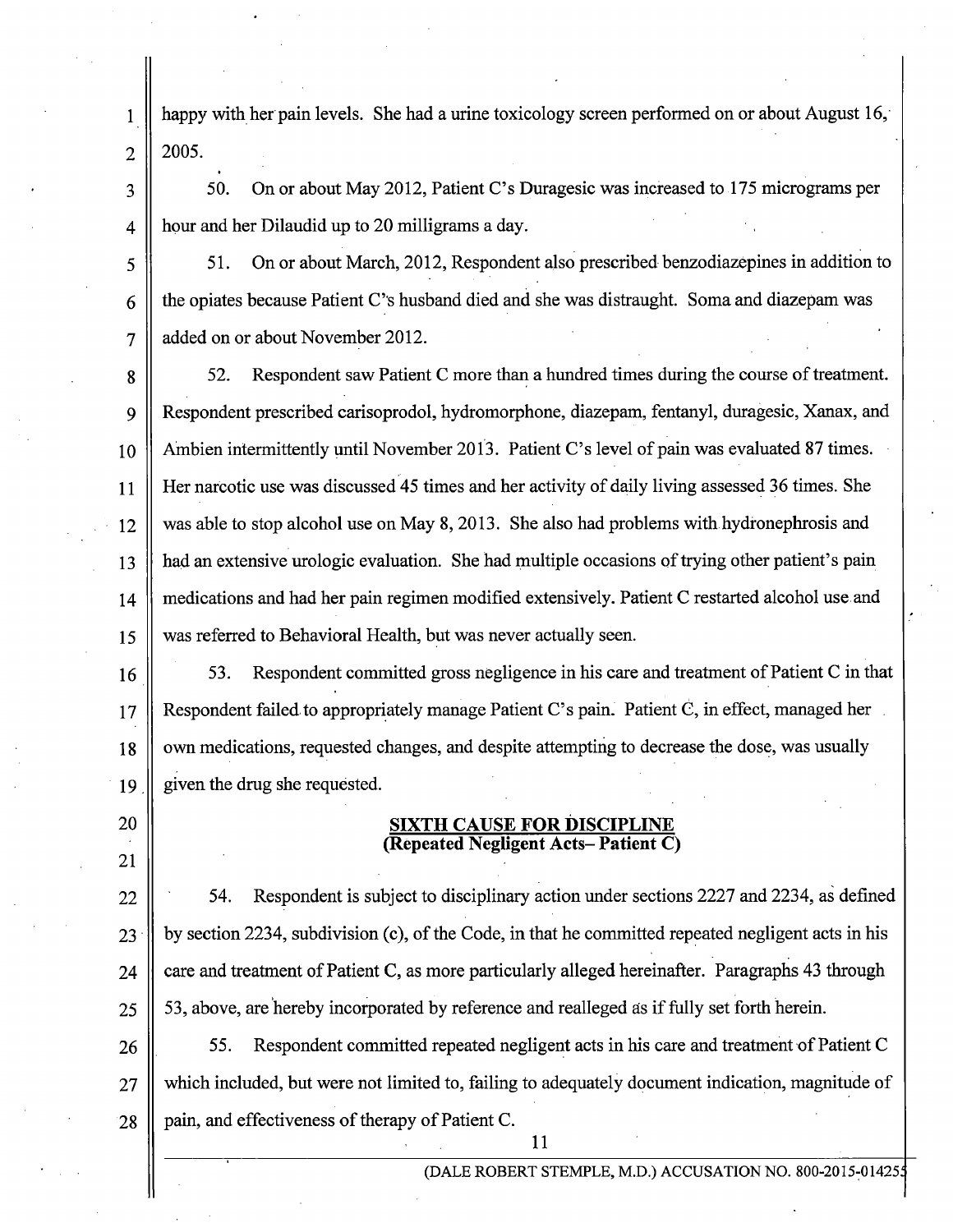#### SEVENTH CAUSE FOR DISCIPLINE (Repeated Negligent Acts -Patients D ,E, F)

 $2 \parallel$  56. Respondent is subject to disciplinary action under sections 2227 and 2234, as defined 3 || by section 2234, subdivision (c), of the Code, in that he committed repeated negligent acts in his  $4 \parallel$  care and treatment of Patients D, E, and F, as more particularly alleged hereinafter. 5 || Patient D

 $6 \parallel$  57. On or about August 2, 2012, Respondent saw Patient D for an initial evaluation. 7 Patient D was a 75-year-old male who was seen for diabetes mellitus, renal failure, coronary· 8 || artery disease, chronic back pain and degenerative joint disease of both lower extremities. Patient 9 D's pain had been treated with MS Contin. Patient D was also allergic to Dilaudid.

**10 58.** Respondent saw Patient D, 50 times over the next four years. Patient D was 11 hospitalized from July 28, 2012 to July 31, 2012 for an inadvertent overdose. Patient D was  $\parallel$  treated for management of pain, diabetes and heart disease. He was evaluated by cardiology and  $\parallel$  orthopedics.

**1** 59. Patient D passed away at his home on or about January 30, 2016. He was found to  $\parallel$  have a large quantity of unused fentanyl patches in his home at the time of his death. His pain had **been managed with Norco (hydrocodone), morphine and topical fentanyl. Respondent failed to**  $\parallel$  utilize and/or document urine screens and a pain contract.

18 60. Respondent committed repeated negligent acts in his care and treatment of Patient D 19 which included, but were not limited to, failing to administer, monitor and/or documerit a urine  $20$  || test and pain contract.

21 | Patient E

1

22 **61.** On or about September 16, 2009, Respondent saw Patient E for an office visit. 23 || Patient E was a 45-year-old female who complained of lumbar and cervical spine disease. Her 24 | medication consisted of Baclofen, Morphine, Percocet, Neurontin, extended release Tramadol and 25 | Tizanidine. Her pain medications were managed with monthly visits and she had a variety of 26 other medications used over the five years she was managed. She had a TENS unit and an 27  $\parallel$  application for a power wheelchair.

 $28$  ||  $111$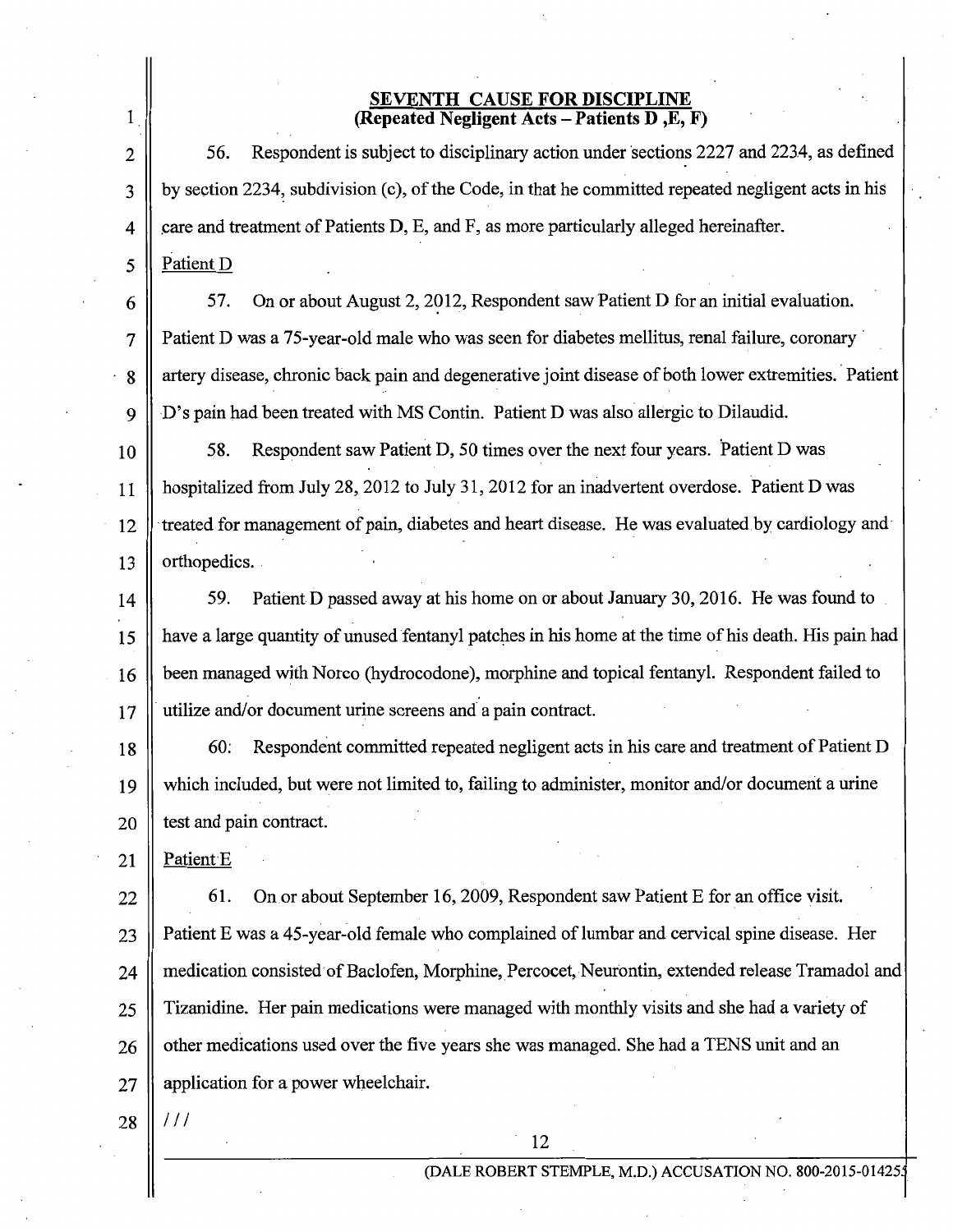1 62. Patient E reported that her medications were stolen August 12, 2010 and on multiple 2 | occasions tried other people's pain medications. Respondent also failed to enforce the pain 3 contract and reprimand Patient E for non-compliance. She continued to have modifications in her 4 medications and on or about July 20, 2011, she was "weaned down" on her MS Contin. She had 5 problems with depression and had some improvement with Wellbutrin. She had a pelvic fracture  $6 \parallel$  on or about November 25, 2012, which significantly increased her pain medications by other 7 caregivers and Respondent made efforts to taper her narcotics with marginal success.

8 63. On or about May 30, 2014, Patient E had a urinary drug screen done and was positive 9 for hydromorphone but negative for lorazepam and carisoprodol. She had the results explained to 10 || her and because she did not comply with her pain contract, she was discharged from the practice. 11 Over the five years she was cared for, she was seen 56 times in the office. 'Her level of pain was 12 | recorded 51 times. Her function for activity of daily living was recorded 27 times and her pain 13 medications were changed or discussed 29 times. She had pain contracts signed and documented  $14$   $\parallel$  twice and had urinary drug screen in the office done twice.

15 64. Respondent committed repeated negligent acts in his care and treatment of Patient E 16 which included, but were not limited to:

17 A. Respondent failed to perform and/or document a history of previous therapy and 18 evaluation of previous substance abuse history.

19 B. Respondent also failed to enforce the Pain Contract and reprimand Patient E for non-20 || compliance.

21 || Patient F

 $22 \parallel$  65. On or about April 11, 2003, Respondent saw Patient F for an initial visit. There are  $23$  || no records of office visits until May 22, 2008. The next documented visit was June 9, 2009. She 24 A had been complaining of chronic neck pain, managed with Vicodin or Norco until July, 2011.

25. 66. Patient F was hospitalized on July 13, 2011 with gastrointestinal bleeding. She had a 26 right colectomy, but subsequently had septic shock, and ischemic bowel which required total 27 colectomy. She had increasing abdominal pain and required intravenous hydration and total 28 parenteral nutrition three times a week. Prior to her abdominal surgery she was 135 lbs, and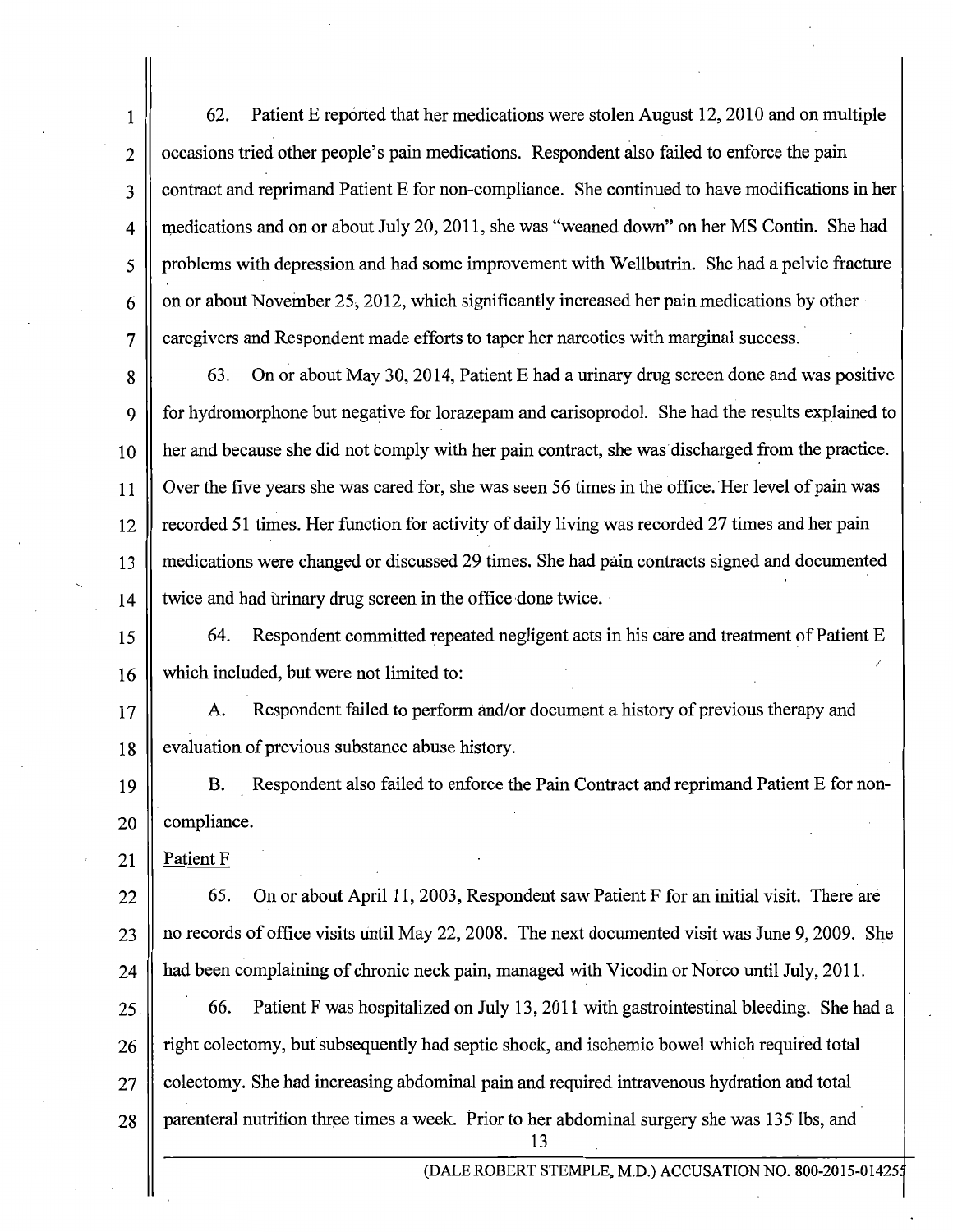| 1              | during her illness she got down to 79 lbs. She had multiple hospitalizations with infections,        |  |  |
|----------------|------------------------------------------------------------------------------------------------------|--|--|
| $\overline{c}$ | abscesses and dehydration. Patient F's pain management included topical fentanyl, Dilaudid,          |  |  |
| 3              | Norco, meloxicam and toradol. She was evaluated weekly and her pain was assessed. She had            |  |  |
| 4              | Gattex, a parenteral drug to improve bowel function, which did not adequately relieve the            |  |  |
| 5              | problems.                                                                                            |  |  |
| 6              | Patient F had a urine drug screen on April 20, 2016, which showed<br>67.                             |  |  |
| $\overline{7}$ | methamphetamines and hydrocodone, medications that were not prescribed and she was                   |  |  |
| 8              | discharged from the practice.                                                                        |  |  |
| 9              | Patient F had been seen 177 times from May 27, 2006 through April 27, 2016. She<br>68.               |  |  |
| 10             | had pain assessments on 115 of these visits. She had discussions of her pain medications on 51 of    |  |  |
| 11             | these visits. She had urinary drug screens done three times and documented CURES reports             |  |  |
| 12             | twice. She had a Pain Contract signed on November 3, 2014.                                           |  |  |
| 13             | Respondent committed repeated negligent acts in his care and treatment of Patient F<br>69.           |  |  |
| 14             | which included, but were not limited to, failing to document and/or review previous therapy and      |  |  |
| 15             | history of substance abuse.                                                                          |  |  |
| 16             | <b>EIGHTH CAUSE FOR DISCIPLINE</b><br>(Failure to Maintain Adequate and Accurate Medical Records)    |  |  |
| 17             |                                                                                                      |  |  |
| 18             | Respondent is further subject to discipline under sections 2227 and 2334, as defined<br>70.          |  |  |
| 19             | by section 2266, of the Code, in that he failed to maintain adequate and accurate medical records    |  |  |
| 20             | in the care and treatment of Patient A, B, C, D, E, and F, as more particularly alleged hereinafter: |  |  |
| 21             | Paragraphs 7 through 69, above, are hereby incorporated by reference and realleged as if fully set   |  |  |
| 22             | forth herein.                                                                                        |  |  |
| 23             | <b>DISCIPLINARY CONSIDERATIONS</b>                                                                   |  |  |
| 24             | To determine the degree of discipline, if any, to be imposed on Respondent Dale<br>71.               |  |  |
| 25             | Robert Stemple, M.D., Complainant alleges that on or about August 11, 1999, in a prior               |  |  |
| 26             | disciplinary action entitled In the Matter of the Accusation Against Dale Robert Stemple, M.D.,      |  |  |
| 27             | before the Medical Board of California, in Case Number 12-1995-46029, Respondent's license           |  |  |
| 28             | was revoked, revocation stayed, and placed on probation for five (5) years with terms and<br>14      |  |  |
|                | (DALE ROBERT STEMPLE, M.D.) ACCUSATION NO. 800-2015-01425:                                           |  |  |